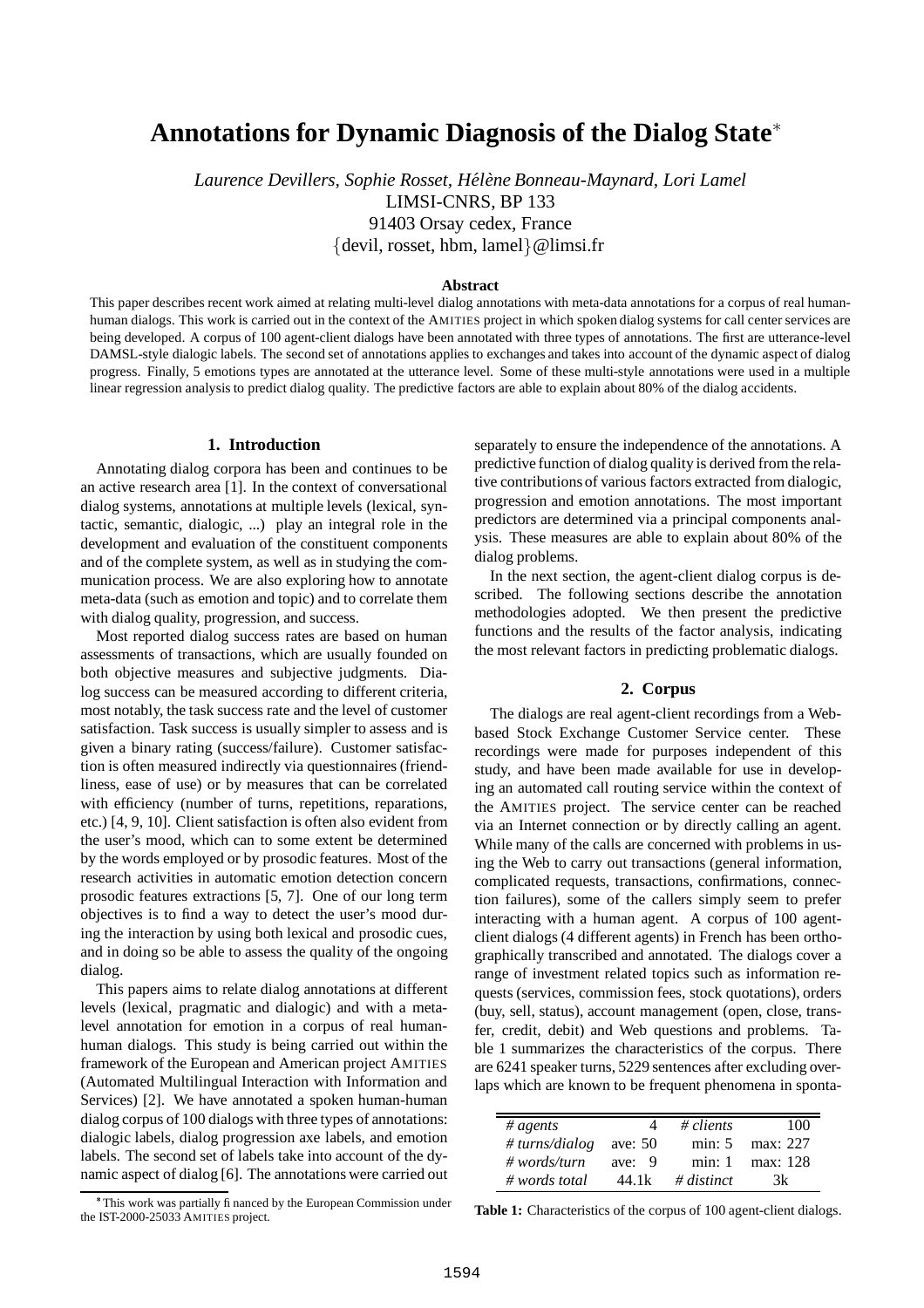**Information:** Task, Out-of-Task, Communication **Forward Looking function:** Statement, Influence on Listener **Backward Looking function:** Understanding, Agreement, Answer, Response-to

**Table 2:** DAMSL dialog annotation levels and corresponding label types. The values for each label type are given in Tables 4 - 8.

| Label                 | #Turns | $\%Turns$ |
|-----------------------|--------|-----------|
| Statement             | 2087   | 33%       |
| Influence on listener | 1221   | 20%       |
| Agreement             | 895    | 14%       |
| Understanding         | 1385   | 22%       |
| Answer                | 823    | 13%       |
| Response-to           | 2812   | 45%       |

**Table 3:** Dialog annotation characteristics. Note that the levels are not exclusive, so that the total number can be larger than 100%

neous speech. The corpus contains a total of 44.1k words, of which 3k are distinct. The average dialog length is 50 utterances (min 5, max 227), the average sentence length is 9 words (min 1, max 128).

# **3. Dialogic annotations**

The dialogic annotations were adapted from the DAMSL standard dialog acts. A detailed description of the basic DAMSL labels can be found in *"Coding Dialogs with the DAMSL Annotation Scheme"* [3]. The turn based annotations were entered using the XDML tool provided by the State University of New York, Albany a partner in the AMI-TIES project (see Figure 1). For this study the DAMSL annotations were limited to the dialogic levels: no semantic labels were annotated. The selected DAMSL dialog labels are applied at three main levels: **Information**, **Forward Looking function** and **Backward Looking function**. The list of the label types for each of the three main levels is given in Table 2. Table 3 gives breakdown of dialogic labels for the 6241 turns in the corpus.

## **Information level**

In contrast to DAMSL, we do not distinguishbetween the information level labels for Task and Task-Management, and we have added a tag to denote the case where the utterance is Out-of-Task. It can be seen in Table 4 that over 80% of the utterances are task related and only 2% are obviously Out-of-Task (these are typically comments about events in the world, or private conversations). The remain-

| Task               | 81%                                |                                                            |
|--------------------|------------------------------------|------------------------------------------------------------|
|                    | C: mon numéro de compte est le 251 |                                                            |
|                    | (my account number is 251)         |                                                            |
| <b>Out-of-Task</b> | $2\%$                              |                                                            |
|                    |                                    | C: moi personnellement je je bricole un peu mais sans plus |
|                    |                                    | (me personally I I play around a bit but not more)         |
| Communication 17%  |                                    |                                                            |
|                    | A: <i>au revoir</i> (goodbye)      |                                                            |

**Table 4:** Proportion and examples of the different **Information level** labels. All sentences have an Information label.

ing 17% are annotated with a Communication label, signifying that the communication has no direct link with the task (for example during the closing procedure of the dialog). Yes/no responses related to a question about the task are annotated with the Task label.

## **Forward Looking function level**

The labels for the Forward Looking function level are shown in Table 5. Most of the Statement labeled sentences are assertions (73%). Reassertions (12%) are often due to misunderstandings. For the Influence-onlistener values we added a distinction between Explicit and Implicit information requests (see Table 6). Most of time the information request is explicit (58%), but in about 20% of the cases it is implicit. For example in Table 6 the client simultaneously gives some information to the agent *I can't access my accounts* and implicitly makes a request for an explanation. These kinds of utterances are often observed early on in the dialogs.

## **Backward Looking function level**

For the Backward Looking function level, the Understanding labels (Table 8) concern the actions taken by the speakers in order to ensure that they understand each other as the conversation proceeds. The most frequent understanding label is Acknowledgment (70%). Understanding can also be signaled by repeating the information previously given by the other party (Repetition 20%), or by making a Completion (6%). Only 3% of the Understanding labeled utterances are expressions which indicate a Non-Understanding, and 1% are a Correction. The Agreement labels code the reaction of the speaker to the preceding interlocutor's proposal. The values for the Agreement labels in Table 7 show that most of the time speakers agree with their interlocutor (67% if accept and partial accept are counted together). Rejection, partial or total, occurs in 18% of the sentences. Rejection does not necessarily imply disagreement in the dialog, it can simply be an answer to a yes/no question. Agreement values such as Maybe, I-Don't-Know and Exclamation (around 13% when combined) may indicate that there is a problem in the dialog. The Answer label is limited to yes/no values and set to yes when the utterance is in response to a previous request. The value of Response-to is the number of the utterance that the speaker is reacting to. The Response-to may occur immediately after a question, indicating a direct response to the question, or can refer to a question which occurred quite a bit earlier in the dialog.

The different annotation levels can be combined in order to derive some dialog effects. For example as shown in Figure 2 the distance (in terms of number of utterances) between a request (explicit or implicit) and the corresponding answer may be a cue to detect problematic dialogs.

# **4. Emotion Annotations**

Our principal aim in analyzing the emotional behaviors observed in the human-human interactions is to determine which factors may affect human-computer interaction. The usability of an automatic service is certainly dependent upon its ability to adapt its dialog strategy to different user behavior's.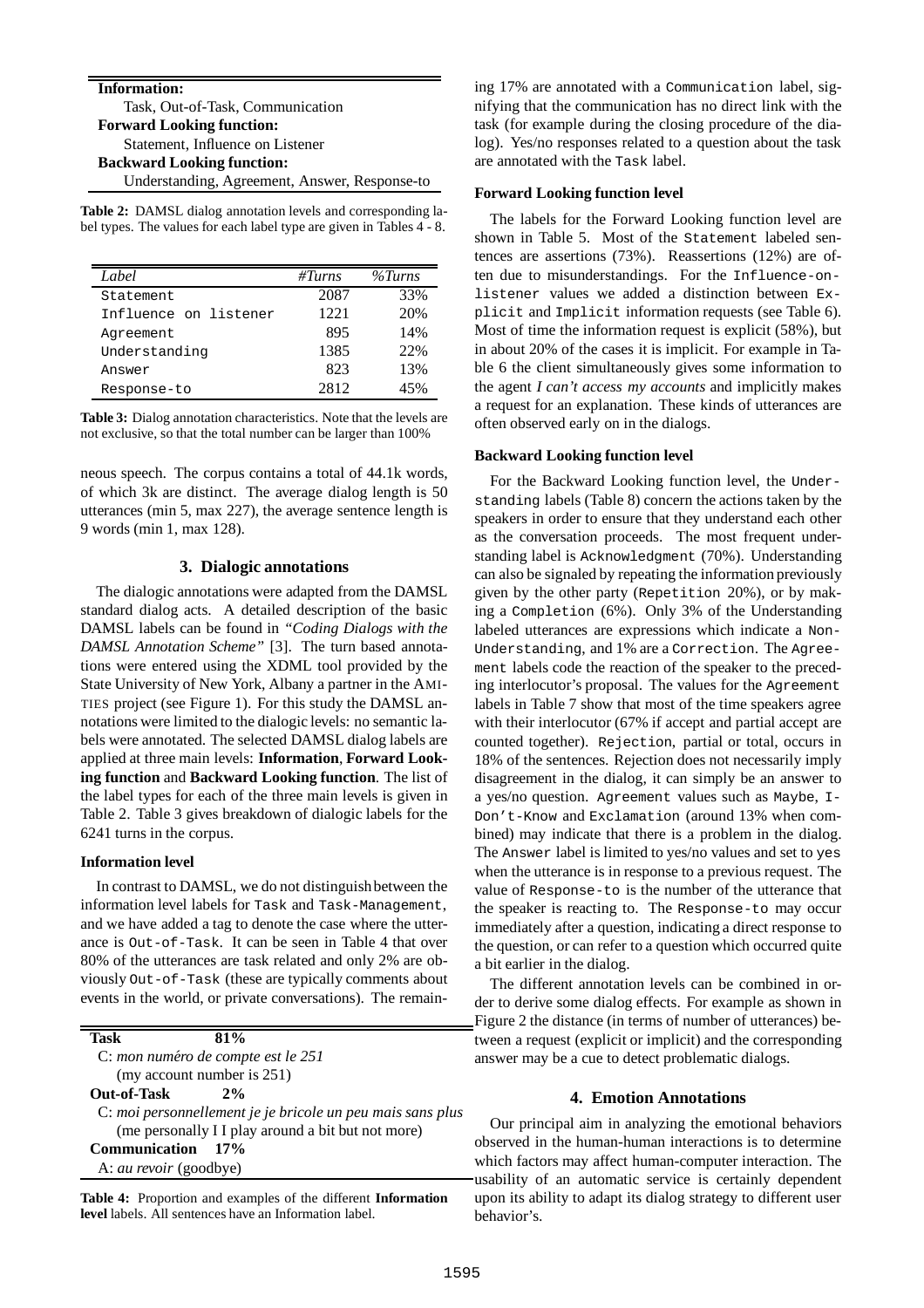

**Figure 1:** Screen copy of the XDML tool. Semantic labels (Accessframe, Attribute, Value and Other) are not used in this study. The current sentence (T6.1, in grey) is annotated as a Task-related, Answer to T3.1 which is an implicit request *compte verrouille´* (account locked), as well as an Assertion *ca y est il est de´verrouille´* (ok, it's unlocked)

| <b>Assert</b>                | 73%                                                                |                                                                                         |
|------------------------------|--------------------------------------------------------------------|-----------------------------------------------------------------------------------------|
|                              | C: mon numéro de compte est le 251 (my account number is 251)      |                                                                                         |
| <b>Reassert</b>              | 12%                                                                |                                                                                         |
|                              | C: mon numéro de compte est le $251$ (my account number is $251$ ) |                                                                                         |
| A: pardon                    |                                                                    |                                                                                         |
| C: 251                       |                                                                    |                                                                                         |
| <b>Offer</b>                 | 8%                                                                 |                                                                                         |
|                              | C: ben je pourrais envoyer un chèque (well I could send a check)   |                                                                                         |
| Commit                       | 5%                                                                 |                                                                                         |
|                              |                                                                    | A: je vais demander à une personne de vous rappeler (I'll ask someone to call you back) |
| <b>Explicit-performative</b> | $2\%$                                                              |                                                                                         |
|                              |                                                                    | C: je vais vous je vais vous demander de confirmer (I'll you I'll ask you to confirm)   |

**Table 5:** Proportion and examples of the different Statement labels. The total number of Statement labels in the corpus is 2087.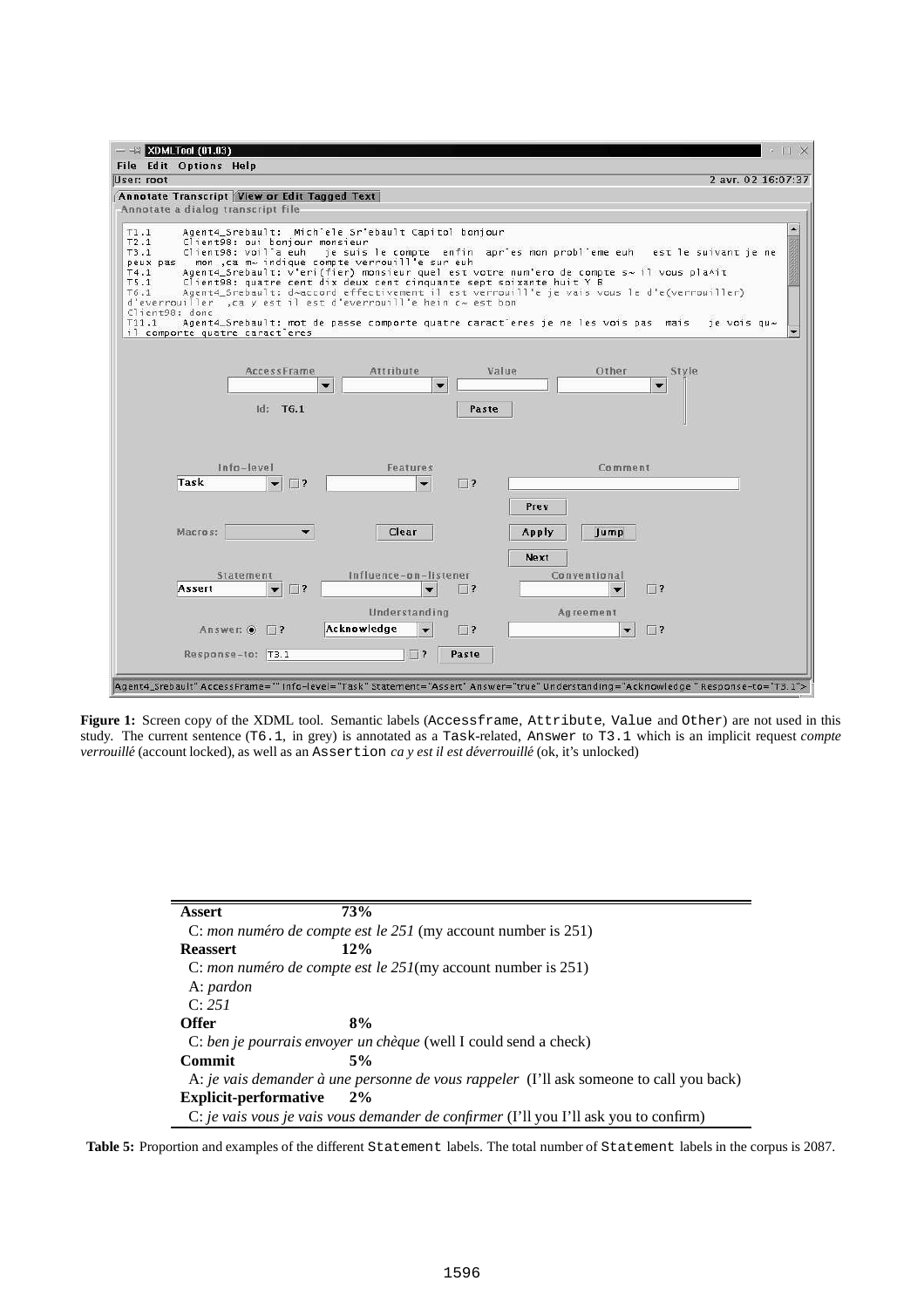| <b>Explicit-Information-Request</b> 58%                                                                       |  |
|---------------------------------------------------------------------------------------------------------------|--|
| A: quel est votre numéro de compte (what is your account number)                                              |  |
| <b>Implicit-Information-Request</b> 20%                                                                       |  |
| C: oui bonjour euh comme je disais à votre collègue j'ai je ne parviens pas à accéder à mes comptes           |  |
| (yes hello uh as I was telling your coworker I can't access my accounts)                                      |  |
| <b>Action-Directive</b><br>8%                                                                                 |  |
| C: j'arrive pas à avoir une personne euh concernant un virement donc euh vous pourriez me passer une personne |  |
| (I don't get through to anyone uh concerning a transfer uh can you connect me to someone)                     |  |
| <b>Please-Wait</b><br>7%                                                                                      |  |
| A: d'accord ne quittez pas (ok don't hang up)                                                                 |  |
| I'm-Listening<br>$7\%$                                                                                        |  |
| A: <i>vente allo</i> (sales hello)                                                                            |  |

**Table 6:** Proportion of the different Influence on listener labels with example sentences. There are a total number 1210 of these labels in the corpus. Utterances with open options are not taken into account.

| Accept                                         | 61%   |                                                                                                          |
|------------------------------------------------|-------|----------------------------------------------------------------------------------------------------------|
| $C: \text{out}$ (yes)                          |       |                                                                                                          |
| <b>Accept-Partially</b>                        | $7\%$ |                                                                                                          |
| C: <i>oui mais quand même</i> (yes but anyway) |       |                                                                                                          |
| <b>Maybe</b>                                   | 2%    |                                                                                                          |
|                                                |       | C: j'ai dû le faire il y a trois ou quatre jours (I did it about 3 or 4 days ago)                        |
| I-Don't-Know                                   | 6%    |                                                                                                          |
|                                                |       | A: je ne sais pas euh j'en sais rien il faudrait (I don't know uh I don't know anything )                |
| <b>Reject</b>                                  | 14%   |                                                                                                          |
|                                                |       | A: <i>ah si ça marche très bien</i> (but yes, it works very well)                                        |
| <b>Reject-Partially</b>                        | $4\%$ |                                                                                                          |
|                                                |       | C: non mais ceci dit vous auriez peut-être pu me prevenir (no well in any case you could have warned me) |
| <b>Exclamation</b>                             | 6%    |                                                                                                          |
| C: ah bon (ah yes)                             |       |                                                                                                          |

**Table 7:** Proportion and examples of the different Agreement labels. The total number of Agreement labels in the corpus is 895.

| Acknowledgment                      | 70%                                                                               |
|-------------------------------------|-----------------------------------------------------------------------------------|
|                                     | C: mon numéro de compte est le $251$ (my account number is $251$ )                |
| A: <i>oui</i> (yes)                 |                                                                                   |
| <b>Repetition</b>                   | 20%                                                                               |
|                                     | C: mon numéro de compte est le $251$ (my account number is $251$ )                |
| A: 251                              |                                                                                   |
| Completion                          | 6%                                                                                |
|                                     | A: alors les coûts euh des coûts de (so the costs uh the costs of)                |
| C: le coût de SDR (the cost of SDR) |                                                                                   |
| Non-Understanding                   | 3%                                                                                |
|                                     | A: vous acceptez bien les cookies monsieur (you are sure you accept cookies, sir) |
| C: les ? (the ?)                    |                                                                                   |
| A: les cookies (the cookies)        |                                                                                   |
| Correction                          | $1\%$                                                                             |
|                                     | C: huit cent quatre vingt quinze (eight hundred and ninety five)                  |
|                                     | A: huit cent soixante cinq à la fin (eight hundred and sixty five at the end)     |

**Table 8:** Proportion and examples of the different Understanding labels. There are a total of 1385 Understanding labels marked in the corpus.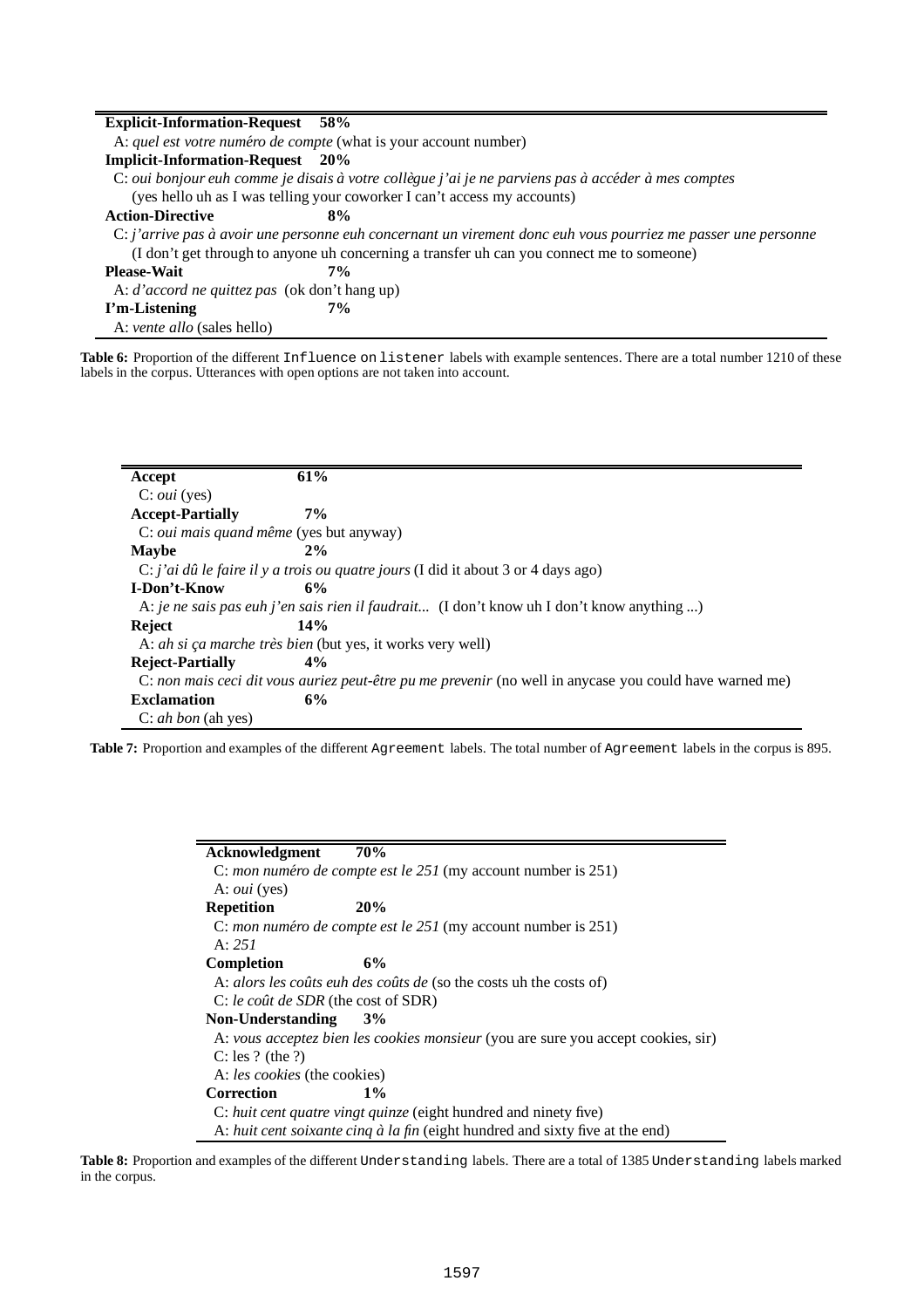

**Figure 2:** Distance between question and response in dialog turns. The 2286 immediate responses (next dialog turn) are not shown. The portion of the word in parentheses was not pronounced.

| Anger | Fear | <i>Satisfaction</i> | Excuse | Neutral |  |
|-------|------|---------------------|--------|---------|--|
| 5.0%  | 3.8% | 3.4%                | 1.0%   | 86.8%   |  |

**Table 9:** Proportion of each emotion label in the dialog corpus labeled by listening to the audio signal.

#### **Choice of labels**

ċ

Automatic emotion detection is potentially important for customer care in the context of call center services. A taskdependent annotation scheme was developed, keeping in mind that generally the basic affective disposition towards a computer is either trust or irritation. Three of the five classical emotions are retained: *anger* (A), *fear* (F) and *neutral* (N) attitude (the default normal state). In this Webbased stock exchange context, joy and sadness are uncommon emotions and have been excluded from the emotion set. We also considered some of the agent and customer behaviors directly associated with the task in order to capture some of the dialog dynamics. For this purpose, *satisfaction* (S) and *excuse* (E) (apology) were included in the emotion labels. These correspond to a particular class of the speech acts as described in the classical version of pragmatic theory [8]. A 5-point scale was used to annotate the anger and fear emotions. For anger, the levels range from A1 (nervosity) to A5 (aggressivity), whereas for fear the range is from F1 (doubt) to F5 (fear). The remaining annotations are either present or absent: *excuse* (E), *satisfaction* (S), *neutral* (the default) state (N).

## **Annotation strategy**

Two annotators independently listened to the 100 dialogs, labeling each of the sentences with one of the 5 emotions. Sentences with ambiguous labels were judged by a third independent listener in order to decide the final label. Ambiguities occurred on 138 of the 5012 in-task sentences (2.7% of the corpus) and most often involved indecision between neutral state and another emotion: anger (26/138), fear (25/138), and satisfaction (14/138).

It turned out that the annotators did not make use of the full 5-point scale for this task. In most cases, only two levels were used to label the emotions. The highest level marked for anger, A4, was used only 3 times and for fear the highest level F2 was used 16 times. In total, 58 of the 253 sentences labeled with anger were associated with anger levels (A2-A4). Table 9 gives the percentage of sentences in the

dialog corpus for each emotion label. For fear and anger, all labels are combined into a single class (F and A, respectively). Based on the auditory classification, sentences with non-neutral labels (F, A, S, E) comprise about 13.2% (649 sentences) of the entire corpus.

#### **5. Dialog Axe Progression Annotations**

In developing spoken language dialog systems, we have found a need to represent the progression of the dialog. One of the uses of this dialog axe-based representation is to facilitate the evaluation of the dialog state during the dialog.

#### **Axes for spoken language dialog system**

Most task-oriented spoken language dialog systems, such as systems for information retrieval, enable the user to access stored information. Given this view point, we can assess whether an ongoing dialog is running smoothly or is encountering problems. All dialogs evolve, from the first exchange until the end. We can consider that the dialog progression can be represented on two axes: an axe P, which represents the "good" progression of the dialog and an axe A, which represents the accidents which can occur between the system and the user. These axes are represented by respective values, P and A. At each turn, one of the is incremented by 1 (P when all is ok and A when an accident has occured). The number of turns in the dialog is equal to the sum A+P. A third value is used to represent the time (in number of turns) used by the system to repair the accident. The Residual Error (RE) which is incremented when the A value is incremented and decremented when the P value is incremented. This value represents the difference between a perfect (i.e., theoretical) dialog (e.g. without errors, miscommunication...) and the real dialog.

# **Axes for annotation of human-human dialogs**

This kind of representation is not sufficient for uncontrolled human-human dialogs such as those from the AMI-TIES Stock Exchange call center. In these dialogs we have encountered some turns of speech which are not directly concerned with the task. Moreover, some phenomena, like backchannel acknowledgements, which are helpful for the communication management do not directly contribute to the progression of the dialog with an A or a P value, insofar as we consider the task. Thus, we decided to add two new values for Out-of-Task and Backchannel utterances. The P, A and ER values are unchanged (not incremented or decremented) when the turn is not directly concerned with the task and when it is only a backchannel (except when a backchannel marks a repair). Thus the 5 values are used to annotate this corpus are: T (turn of speech), P (progression), A (accident), ER (residual error) and OT (out of task). The annotation is marked only on the agent's turn.

The 100 agent-client dialogs have been annotated with the dialog axes values. The entire corpus contains 1136 progressions. There are a total of 252 accidents, which occured in 70 dialogs. 35 of these dialogs have unrepaired accidents at the end of the dialog, with a summed total of 88 residual errors at the end of the dialogs.

The Figure 3 shows a extract of one of the human-human dialogs with the progression axe labels. The full dialog is much longer. Figure 4 plots the Residual Error as a function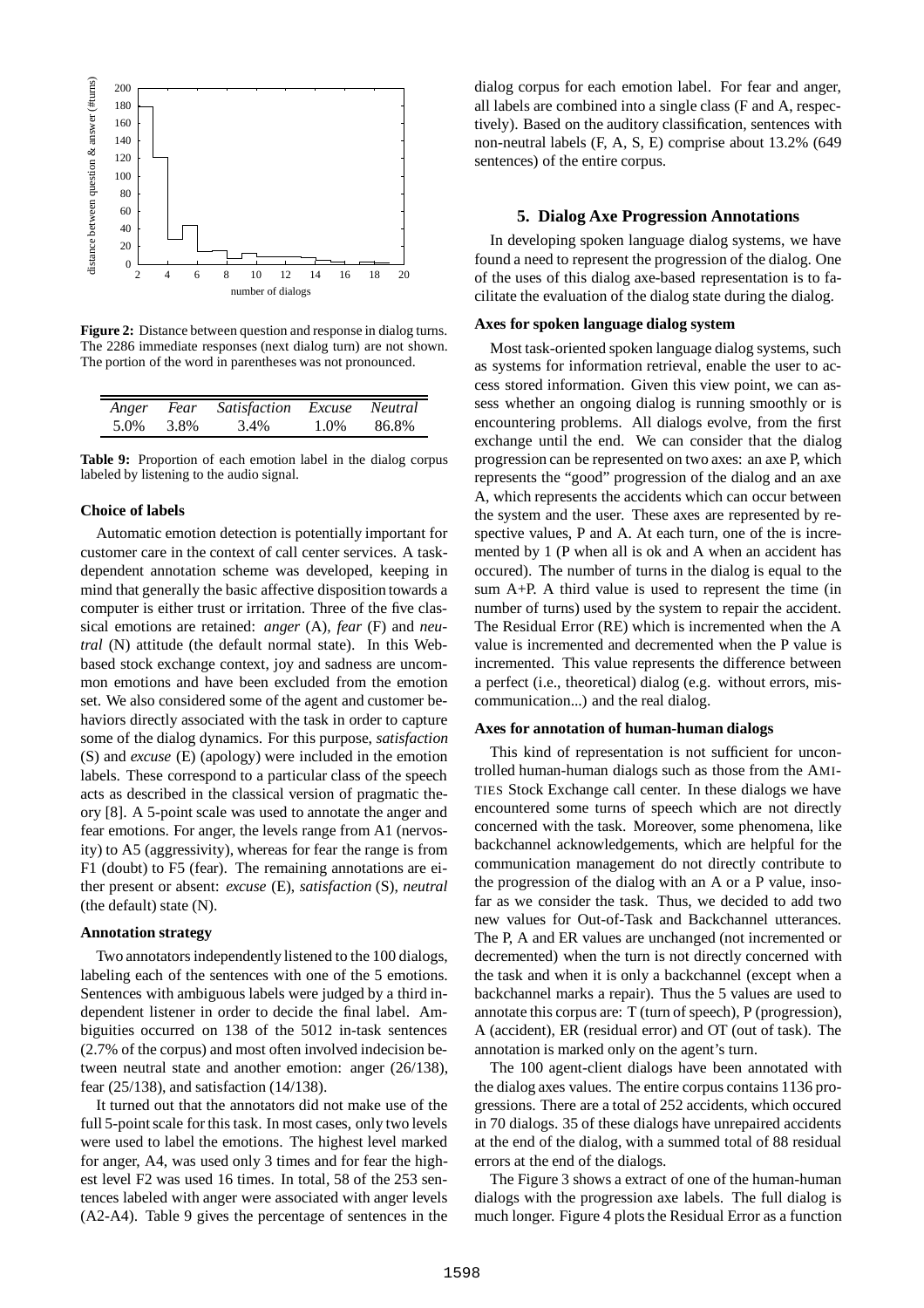A: *d'accord* (ok) [9 2 0 0 1]

- C: bon et euh ça c'est une première chose deuxième chose je j'ai fait des opérations le vingt trois et le vingt cinq (that's the first thing second thing I did some transactions the 23rd and 25th)
- A: *vingt trois et vingt cinq* (23 and 25) [10 2 0 0 1]
- C: *oui euh et euh euh* (yes uh uh)

A: *hein* (huh) [11 2 1 1 1]

C: oui oui et les c'est pour ça que j'ai attendu votre appel je préférais plutôt que d'en discuter et euh les les taux pratiqués ne sont pas du tout ceux euh qui sont pratiqués habituellement hein donc il y a il y a des erreurs euh (yes yes and that's why I was waiting for your call I would prefer rather than to discuss uh the the rates used are not those

generally used uhm therefore there are there are some errors uh)

A: *qui a été prélevé peut-être non* (which was charged maybe or not) [12 3 1 0 1]

C: oh je ne je ne sais pas on puis il y a des moments où il y a eu encore des problèmes informatiques euh donc euh or que j'avais eu à ce moment-là m'a dit que euh il allait resignaler où vous aviez changé de ... (oh I I don't know and sometimes there are some technical problems uh uh if I knew at this time ...)

- A: *c'est deux opérations* (it is 2 transactions) [13 3 2 1 1]
- C: plusieurs hein il y en a plusieurs j'en ai fait quatre ou cinq à peu le mercredi vingt trois et le vendredi vingt cinq
- (several uhm there are several that I did 4 or 5 Wednesday the 23rd and Friday the 25th)
- A: *ok donc ca je le note* (ok I'm writing them) [14 4 2 1 1]

**Figure 3:** Example of dialog progression annotation with the 5 axe values [T,P,A,RE,OT]. T: Turn number, P: Progression, A: Accident, RE: Residual Error, and OT: out-of-task. Turns 9-14 in Figure 4. Two uncorrected RE remain at turn 14.



**Figure 4:** Residual error vs dialog turn in an Agent-Client dialog.

of the dialog turns, giving a graphical representation of the dialog progression. It can be noticed that several turns may be needed to get a dialog back on track and not all errors are corrected.

# **6. Predictive Functions and Factor Analysis**

The three annotation types described above are used to determine a set of factors with which predictive models are estimated.

## **Choice of parameters**

For this experiment, 14 parameters were extracted from the annotated corpus. These parameters primarily denote negative factors in the 3 annotation types (Non-Understanding, Accident, Anger,...) which can be expected to have an influence on the dialog quality. Five parameters are taken from the Dialogic annotations: at the Statement level, Reassert (REA); at the Agreement level, Reject (REJ) and I-Don't-Know (IDK); and at the Understanding level, Non-Understanding (NUN) and correct (COR). Three parameters concern the dialog axe progression: Residual Error (RER), Accident (ACC) and Progression (PRO). The five emotion labels are kept: Fear (FEA), Anger (ANG), Neutral state (NEU), Excuse (EXC) and Satisfaction (SAT). The last parameter is the dialog length (LEN). Some of these parameters can be categorized as utterance-level features (emotion and dialogic labels), and some others are per-turn features (dialog axe progression parameters). As a first measure of the dialog quality a global predictive feature vector is extracted for each dialog. This vector is formed by summing and normalizing all of the occurrences of each of the selected 14 parameters.

## **Methodology and analysis**

Table 10 shows the correlations between the 14 parameters. Correlations higher than 0.4 are shown in bold. There are very high correlations between dialog length and dialog progression with neutral state, which is to be expected since over 86% of the sentences have this label. Another notable correlation is between Residual Error and Accident, which is also expected.

We used classical multiple linear regression techniques to find which combination of factors are able to predict parameters such as Accident and Residual Error or emotion (Anger and Fear) in a dialog. Different multiple regression models were estimated by adding and dropping terms as appropriate using ANOVA.

Table 11 shows some prediction models for detecting dialogs with problems, in particular for Accidents and Residual Errors. A correct prediction for the parameter ACC (p=0.0) is obtained with the predictive factors: ERR, ANG, EXC, FEA, COR and REJ (first entry). Taken together these factors explain  $81.6%$  of the variance of accidents, with the highest contribution from RER. The next 3 models remove the RER factor, which is highly correlated with accidents and may mask the contributionsof other factors. The second entry explains 65.5% of the variance of the accidents. Comparing the 3rd and 4th entries, the Emotion factors EXC, FEA and ANG seem to be better predictors of accidents  $(58.8\%)$  than the dialogic factors  $(47.6\%)$  retained here. It can be inferred that the Emotion factors account for most of the explanation of the 2nd model.

Models were also built to predict the RER at the end of the dialog, which is an important indication of the overall dialog success. The first model is able to explain 44.6% of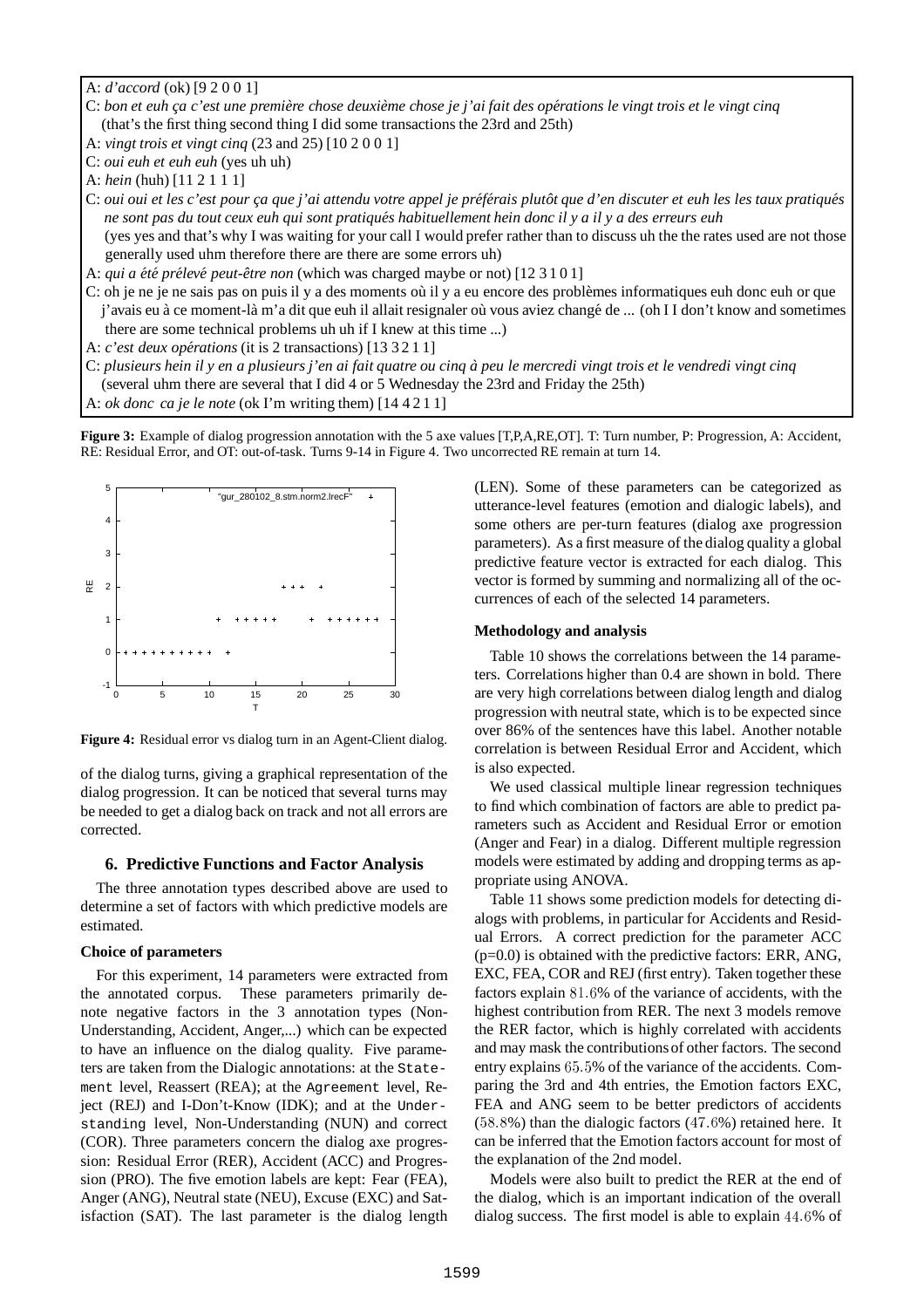|            | <b>ACC</b> | <b>RER</b> | <b>PRO</b> | <b>FEA</b> | <b>ANG</b> | <b>SAT</b> | EXC     | <b>NEU</b> | <b>IDK</b> | <b>COR</b> | <b>NUN</b> | <b>REA</b> | <b>REJ</b> | <b>LEN</b> |
|------------|------------|------------|------------|------------|------------|------------|---------|------------|------------|------------|------------|------------|------------|------------|
| <b>ACC</b> | 1.0        |            |            |            |            |            |         |            |            |            |            |            |            |            |
| <b>RER</b> | 0.81       | 1.0        |            |            |            |            |         |            |            |            |            |            |            |            |
| <b>PRO</b> | 0.52       | 0.31       | 1.0        |            |            |            |         |            |            |            |            |            |            |            |
| <b>FEA</b> | 0.46       | 0.41       | 0.47       | 1.0        |            |            |         |            |            |            |            |            |            |            |
| <b>ANG</b> | 0.63       | 0.54       | 0.41       | 0.30       | 1.0        |            |         |            |            |            |            |            |            |            |
| <b>SAT</b> | 0.15       | 0.07       | 0.3        | 0.42       | 0.12       | 1.0        |         |            |            |            |            |            |            |            |
| <b>EXC</b> | 0.51       | 0.35       | 0.21       | 0.10       | 0.32       | 0.04       | 1.0     |            |            |            |            |            |            |            |
| <b>NEU</b> | 0.35       | 0.17       | 0.84       | 0.29       | 0.30       | 0.21       | 0.10    | 1.0        |            |            |            |            |            |            |
| <b>IDK</b> | 0.38       | 0.38       | 0.38       | 0.38       | 0.30       | 0.1        | 0.08    | 0.11       | 1.0        |            |            |            |            |            |
| <b>COR</b> | 0.07       | 0.01       | 0.17       | $-0.06$    | $-0.15$    | 0.02       | $-0.05$ | 0.04       | $-0.03$    | 1.0        |            |            |            |            |
| <b>NUN</b> | 0.27       | 0.28       | 0.17       | 0.15       | 0.21       | 0.01       | 0.12    | 0.08       | 0.07       | 0.10       | 1.0        |            |            |            |
| <b>REA</b> | 0.56       | 0.43       | 0.56       | 0.34       | 0.50       | 0.19       | 0.27    | 0.36       | 0.21       | 0.01       | 0.29       | 1.0        |            |            |
| <b>REJ</b> | 0.54       | 0.35       | 0.39       | 0.40       | 0.45       | 0.27       | 0.25    | 0.23       | 0.16       | $-0.03$    | 0.05       | 0.59       | 1.0        |            |
| <b>LEN</b> | 0.33       | 0.16       | 0.82       | 0.29       | 0.30       | 0.23       | 0.1     | 0.99       | 0.11       | 0.04       | 0.09       | 0.34       | 0.22       | 1.0        |

**Table 10:** Correlations among the 14 selected factors. ACC: accident, RER: residual error, PRO: progression, FEA: fear, ANG: anger, SAT: satisfaction, EXC: excuse, NEU: neutral, COR: correct, NUN: non-understanding,REA: reassert, REJ: reject, and LEN: dialog size.

| Variable   |           |           |                      | <b>Main Predictors</b> |           |                 | Explanation |
|------------|-----------|-----------|----------------------|------------------------|-----------|-----------------|-------------|
| <b>ACC</b> | .55 RER   | .22 EXC   | $.18$ REJ            | $.17$ ANG              | $.12$ COR | $.10$ FEA       | 81.6%       |
| <b>ACC</b> | $.34$ ANG | .33 EXC   | .22 FEA              | $.20$ REJ              | $.17$ COR | $.12 \cdot$ IDK | 65.5%       |
| <b>ACC</b> | $.42$ ANG | .35 EXC   | $.32$ FEA            |                        |           |                 | 58.8%       |
| <b>ACC</b> | .34 REJ   | $.27$ IDK | $.25$ REA            | $.16$ NUN              |           |                 | 47.6%       |
| <b>RER</b> | $.28$ ANG | $.20$ FEA | $.18$ $\cdot$ EXC    | $.14$ IDK              | $.13$ NUN | $.10$ REA       | 44.6%       |
| <b>RER</b> | $.38$ ANG | $.29$ FEA | $.19$ EXC            |                        |           |                 | 39.9%       |
| <b>RER</b> | $.29$ IDK | $.19$ REA | $.19$ NUN            | .17 REJ                |           |                 | 31.9%       |
| ANG        | $.33$ ACC |           | $.21$ REA $-.18$ COR | $.14$ IDK              | .07 RER   |                 | 48.6%       |
| FEA        | $.24$ IDK | .22 ACC   | $.21$ REI            |                        |           |                 | 30.6%       |

**Table 11:** Prediction models for **ACC**, **RER**, **ANG**, **FEA**. The weighted main factors predict the variable with the percentage given in the Explanation column.